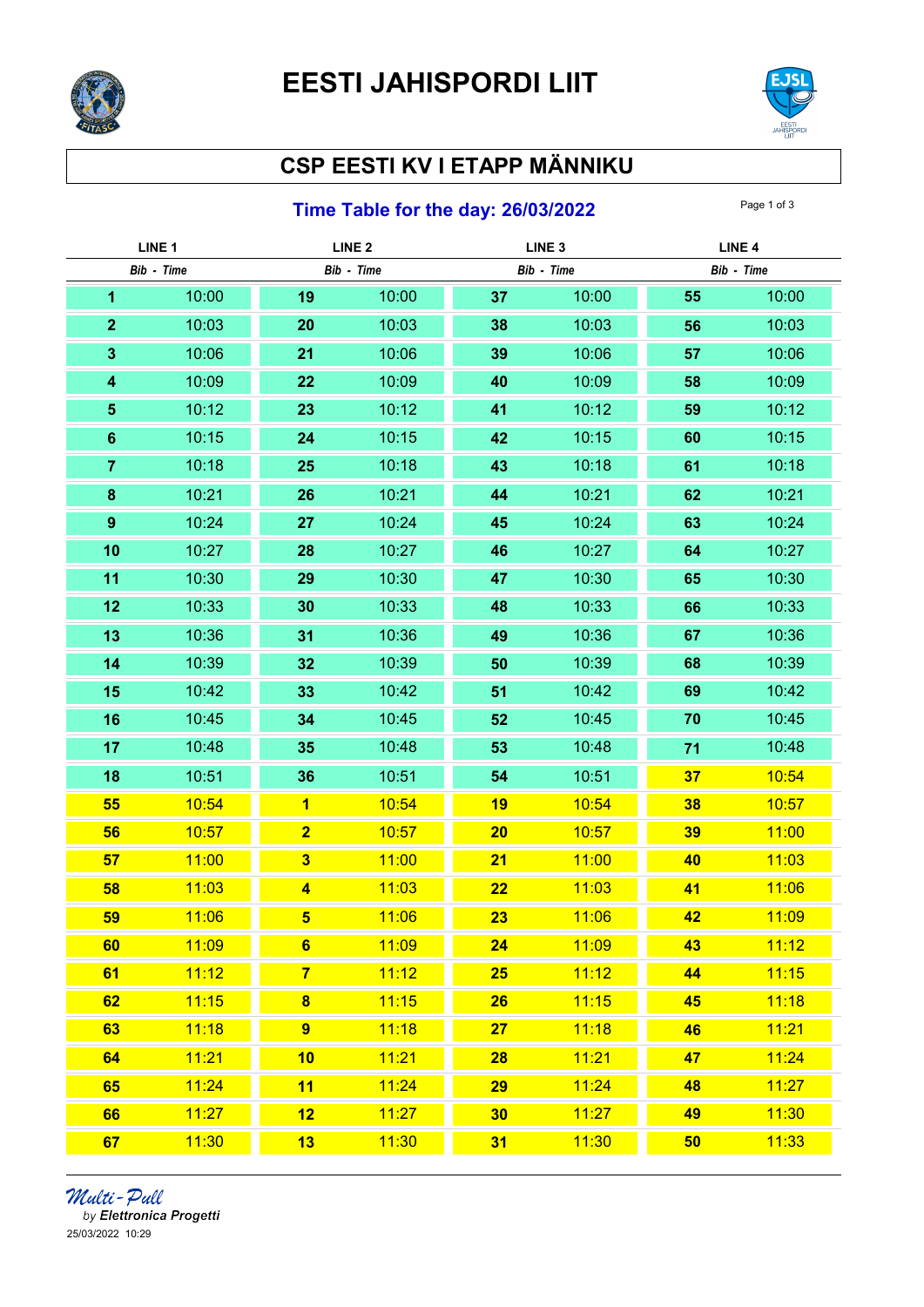## Time Table for the day:  $26/03/2022$  Page 2 of 3

| LINE <sub>1</sub> |       | LINE <sub>2</sub> |            | LINE <sub>3</sub>       |            | LINE <sub>4</sub>       |            |
|-------------------|-------|-------------------|------------|-------------------------|------------|-------------------------|------------|
| Bib - Time        |       |                   | Bib - Time |                         | Bib - Time |                         | Bib - Time |
| 68                | 11:33 | 14                | 11:33      | 32                      | 11:33      | 51                      | 11:36      |
| 69                | 11:36 | 15                | 11:36      | 33                      | 11:36      | 52                      | 11:39      |
| 70                | 11:39 | 16                | 11:39      | 34                      | 11:39      | 53                      | 11:42      |
| 71                | 11:42 | 17                | 11:42      | 35                      | 11:42      | 54                      | 11:45      |
| 37                | 12:18 | 18                | 11:45      | 36                      | 11:45      | 19                      | 12:18      |
| 38                | 12:21 | 55                | 12:18      | $\mathbf 1$             | 12:18      | 20                      | 12:21      |
| 39                | 12:24 | 56                | 12:21      | 2 <sup>2</sup>          | 12:21      | 21                      | 12:24      |
| 40                | 12:27 | 57                | 12:24      | 3 <sup>5</sup>          | 12:24      | 22                      | 12:27      |
| 41                | 12:30 | 58                | 12:27      | $\overline{\mathbf{4}}$ | 12:27      | 23                      | 12:30      |
| 42                | 12:33 | 59                | 12:30      | $5\phantom{1}$          | 12:30      | 24                      | 12:33      |
| 43                | 12:36 | 60                | 12:33      | $6\phantom{a}$          | 12:33      | 25                      | 12:36      |
| 44                | 12:39 | 61                | 12:36      | $\overline{7}$          | 12:36      | 26                      | 12:39      |
| 45                | 12:42 | 62                | 12:39      | 8                       | 12:39      | 27                      | 12:42      |
| 46                | 12:45 | 63                | 12:42      | 9                       | 12:42      | 28                      | 12:45      |
| 47                | 12:48 | 64                | 12:45      | 10                      | 12:45      | 29                      | 12:48      |
| 48                | 12:51 | 65                | 12:48      | 11                      | 12:48      | 30                      | 12:51      |
| 49                | 12:54 | 66                | 12:51      | 12                      | 12:51      | 31                      | 12:54      |
| 50                | 12:57 | 67                | 12:54      | 13                      | 12:54      | 32                      | 12:57      |
| 51                | 13:00 | 68                | 12:57      | 14                      | 12:57      | 33                      | 13:00      |
| 52                | 13:03 | 69                | 13:00      | 15                      | 13:00      | 34                      | 13:03      |
| 53                | 13:06 | 70                | 13:03      | 16                      | 13:03      | 35                      | 13:06      |
| 54                | 13:09 | 71                | 13:06      | 17                      | 13:06      | 36                      | 13:09      |
| 19                | 13:12 | 37                | 13:12      | 18                      | 13:09      | $\mathbf{1}$            | 13:12      |
| 20                | 13:15 | 38                | 13:15      | 55                      | 13:12      | $\overline{2}$          | 13:15      |
| 21                | 13:18 | 39                | 13:18      | 56                      | 13:15      | $\overline{\mathbf{3}}$ | 13:18      |
| 22                | 13:21 | 40                | 13:21      | 57                      | 13:18      | $\overline{\mathbf{4}}$ | 13:21      |
| 23                | 13:24 | 41                | 13:24      | 58                      | 13:21      | $\sqrt{5}$              | 13:24      |
| 24                | 13:27 | 42                | 13:27      | 59                      | 13:24      | $6\phantom{a}$          | 13:27      |
| 25                | 13:30 | 43                | 13:30      | 60                      | 13:27      | $\overline{7}$          | 13:30      |
| 26                | 13:33 | 44                | 13:33      | 61                      | 13:30      | $\pmb{8}$               | 13:33      |
| 27                | 13:36 | 45                | 13:36      | 62                      | 13:33      | $9$                     | 13:36      |
| 28                | 13:39 | 46                | 13:39      | 63                      | 13:36      | 10                      | 13:39      |
| 29                | 13:42 | 47                | 13:42      | 64                      | 13:39      | 11                      | 13:42      |
| 30                | 13:45 | 48                | 13:45      | 65                      | 13:42      | 12                      | 13:45      |
| 31                | 13:48 | 49                | 13:48      | 66                      | 13:45      | 13                      | 13:48      |
| 32                | 13:51 | 50                | 13:51      | 67                      | 13:48      | 14                      | 13:51      |